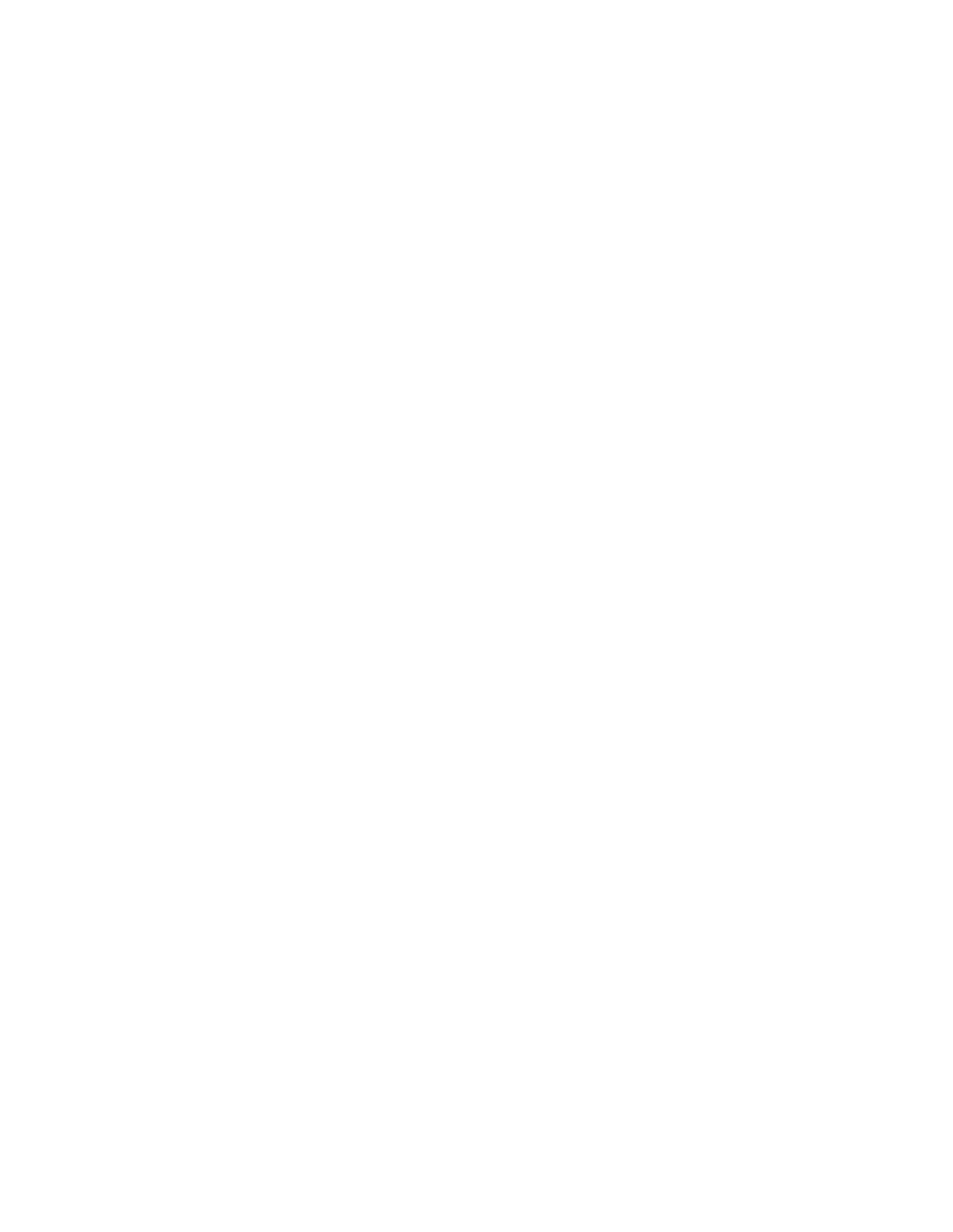

# 9.0 ORGANIZATIONS AND PERSONS CONSULTED

# LEAD AGENCY / APPLICANT

## **Town of Mammoth Lakes**

P.O. Box 1609 437 Old Mammoth Road, Suite R Mammoth Lakes, California 93546 760.965.3600

> *Ms. Sandra Moberly, Community and Economic Development Manager Mr. Grady Dutton, PE, Public Works Director Mr. Haislip Hayes, PE, Engineering Manager*

## **Project Architect**

HMC Architects 3546 Concours Street Ontario, California 91764

> *Mr. Kyle Peterson, AIA, LEED® AP BD+C, Associate Principal Mr. Chris Taylor, AIA, LEED AP Mr. Brandon Gullotti, Designer II*

## PREPARERS OF THE ENVIRONMENTAL IMPACT REPORT

## **Michael Baker International**

14725 Alton Parkway Irvine, California 92618

> *Mr. Eddie Torres, Project Manager Ms. Kristen Bogue, Senior Environmental Analyst Mr. Achilles Malisos, Senior Air Quality/GHG/Noise Specialist Mr. Ryan Chiene, Environmental Analyst Ms. Jessica Ditto, Environmental Analyst Ms. Alesia Hsiao, Environmental Analyst Mr. Travis McGill, Biologist Ms. Linda Bo, Graphic Artist and Document Preparation*